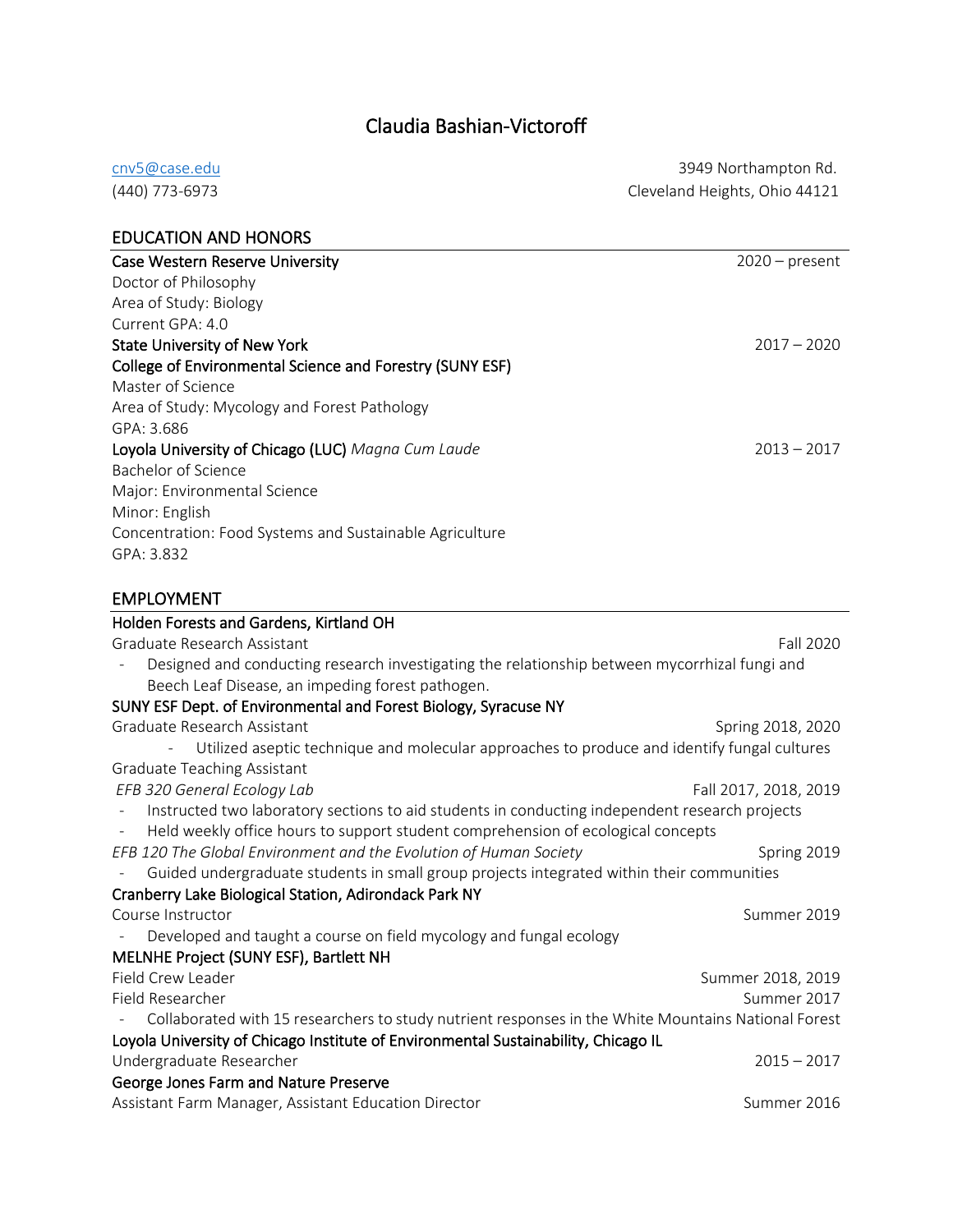## AWARDS AND COMPETITIVE GRANTS FUNDED

| Lowe Wilcox Scholarship. \$11,500 total.                                         | 2017, 2018, 2019 |
|----------------------------------------------------------------------------------|------------------|
| SUNY ESF Graduate Student Association Travel Grant. \$356.                       | 2019             |
| SUNY ESF Graduate Student Association Travel Grant. \$250.                       | 2018             |
| SUNY ESF Graduate Student Employees Union Professional Development Award. \$400. | 2018             |
| Edna B. Sussman Foundation Graduate Intern. \$7,500.                             | 2017             |
| Mulcahy Fellowship, Loyola University College of Arts and Sciences. \$2,000.     | Spring 2016      |

## ORAL AND POSTER PRESENTATIONS

- Victoroff, C.V. – [Fruiting response of ectomycorrhizal fungi to nutrient additions in Bartlett Experimental](https://app.oxfordabstracts.com/events/837/program-app/submission/122747)  [Forest, New Hampshire.](https://app.oxfordabstracts.com/events/837/program-app/submission/122747) Master's Capstone Presentation. Syracuse, NY. April 2020.
- Victoroff, C.V., Horton, T.R., Yanai, R.D. – [Fruiting response of ectomycorrhizal fungi to nutrient additions in](https://app.oxfordabstracts.com/events/837/program-app/submission/122747)  [Bartlett Experimental Forest, New Hampshire.](https://app.oxfordabstracts.com/events/837/program-app/submission/122747) Mycological Society of America Meeting. Minneapolis MN. August 2019.
- Victoroff, C.V., Giovati A.S., Hilmarsdóttir-Puetzer N.A.E, Ruschmeyer, S., Whalen, C., Horton, T.R. Initial analysis of ectomycorrhizal sporocarp production in nutrient manipulated stands in Bartlett, NH. MassMyco. Boston, MA. October 2018
- Victoroff, C.V., Potter, G., Castracane, J., Horton, T.R. Investigating resource allocation by Pinus strobus seedlings inoculated with three mycorrhizal symbionts*: Suillus brevipes, Rhizopogon cf. rubescens*, and *Phiolocephola fortinii* 11th International Mycological Congress. San Juan, PR. July 2018.
- Victoroff, C.V., T.R. Horton, R.D. Yanai. Fruiting response of ectomycorrhizal fungi to nutrient additions in Bartlett Experimental Forest, NH. Northeast Natural History Conference. Springfield, MA. April 2019
- Victoroff, C.V., Giovati A.S., Hilmarsdottir-Puetzer N.A.E, Horton, T.R. Fruiting response of ectomycorrhizal fungi to nutrient additions in northern hardwood forests. Hubbard Brook Collaborators Meeting, North Woodstock, NH. July 2019.
- Victoroff, C.N., Yanai, R.D., Horton, T.R. Will Claudia find any mushrooms by mid-July? Hubbard Brook Collaborators Meeting, North Woodstock, NH. July 2017.

### EXTRACURRICULAR WORK AND VOLUNTEER EXPERIENCE

| <b>International Congress of Armenian Mycologists</b>     |                  |
|-----------------------------------------------------------|------------------|
| <b>Founding Member</b>                                    | $2020 - present$ |
| <b>CWRU Community Concerns Reporting System Committee</b> |                  |
| Graduate Student Member                                   | $2020$ – present |
| <b>Syracuse Childcare Collective</b>                      |                  |
| Volunteer                                                 | $2017 - 2020$    |
| <b>Onondaga Nation School</b>                             |                  |
| Volunteer Lecturer                                        | 2018, 2019       |
| Central New York Regional Science Fair                    |                  |
| Volunteer Judge                                           | 2019             |
| Girls Summit - A Hands-On STEM Career Exploration Day     |                  |
| Volunteer                                                 | 2018             |
| LUC Mycology Club                                         |                  |
| Vice President, founding member                           | $2015 - 2017$    |
| <b>LUC Student Environmental Alliance</b>                 |                  |
| Campus Activities Network Representative                  | $2015 - 2016$    |
| Member                                                    | $2013 - 2017$    |